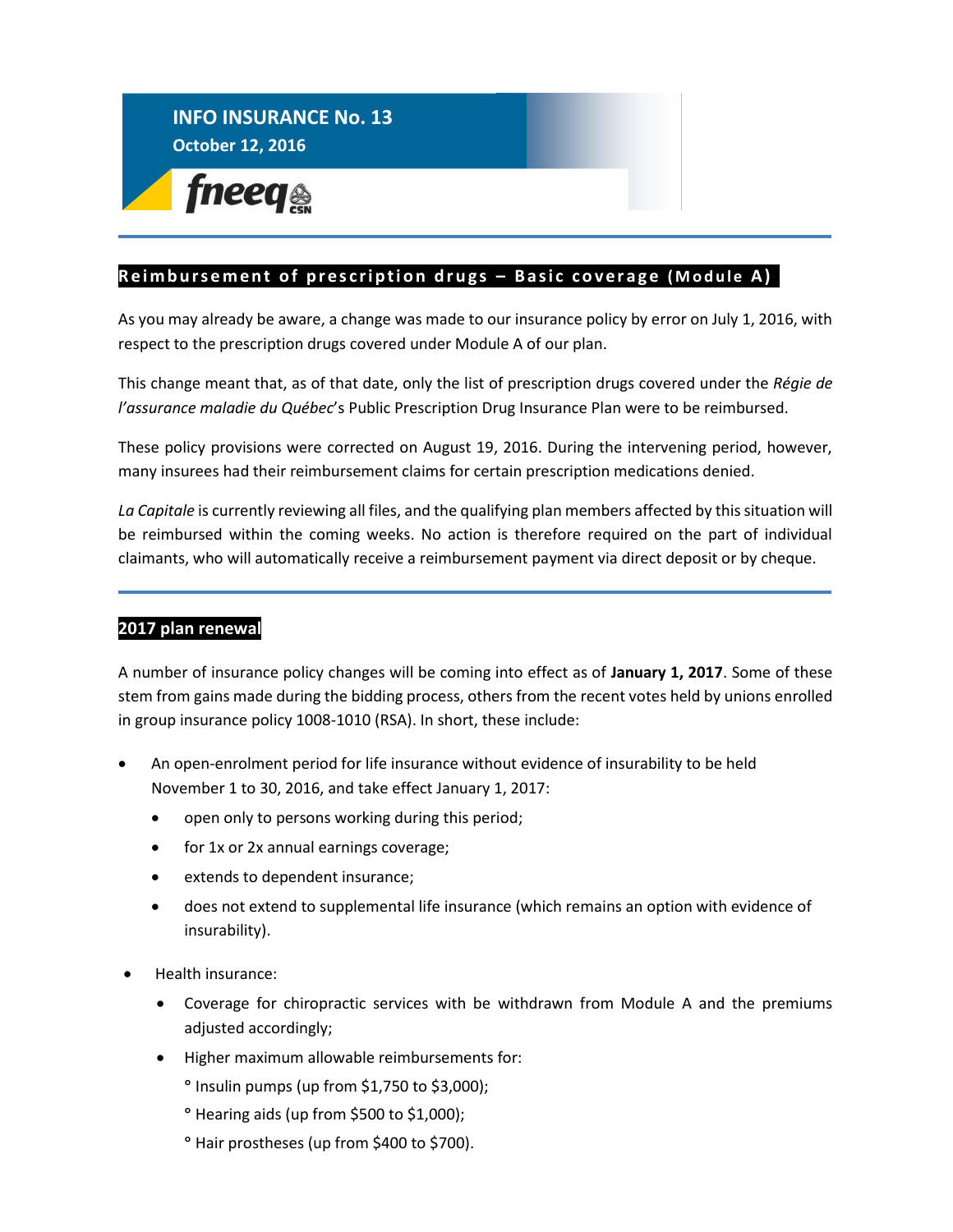

 Brand name drugs will be covered at the RAMQ rate (now 66%, going down to 65.5% as of January 1, 2017) based on the cost of the generic equivalent and not of the brand name version, as is currently the case unless an insuree is shown to have an adverse reaction to the generic drug (see example below).

| For a brand name drug costing \$100 with a generic equivalent costing \$40 |               |             |             |  |  |  |  |  |  |  |  |
|----------------------------------------------------------------------------|---------------|-------------|-------------|--|--|--|--|--|--|--|--|
| <b>Current situation</b>                                                   |               |             |             |  |  |  |  |  |  |  |  |
|                                                                            | <b>Module</b> |             |             |  |  |  |  |  |  |  |  |
|                                                                            | A             | B           | C           |  |  |  |  |  |  |  |  |
| Reimbursement                                                              | \$66.00       | \$66.00     | \$66.00     |  |  |  |  |  |  |  |  |
| <b>With form</b>                                                           | \$70.00       | \$80.00     | \$90.00     |  |  |  |  |  |  |  |  |
|                                                                            |               |             |             |  |  |  |  |  |  |  |  |
| <b>Proposition</b>                                                         |               |             |             |  |  |  |  |  |  |  |  |
|                                                                            | <b>Module</b> |             |             |  |  |  |  |  |  |  |  |
|                                                                            | A             | B           | C           |  |  |  |  |  |  |  |  |
| <b>Reimbursement</b>                                                       | \$26.40       | \$26.40     | \$26.40     |  |  |  |  |  |  |  |  |
| <b>With form</b>                                                           | \$70.00       | \$80.00     | \$90.00     |  |  |  |  |  |  |  |  |
|                                                                            |               |             |             |  |  |  |  |  |  |  |  |
| <b>Difference</b>                                                          | $-$ \$39.60   | $-$ \$39.60 | $-$ \$39.60 |  |  |  |  |  |  |  |  |

- Supplemental rebates on automobile and housing insurance of \$50 per policy for one-year enrolment or \$100 per policy for two-year enrolment, on top of the 10% rebate already in application for FNEEQ members.
- Rates as of January 1, 2017
	- <sup>o</sup> For details on the rates that will be taking effect January 1, 2017, [click here.](http://fneeq.qc.ca/wp-content/uploads/Leaflet-1008-rates-2017.pdf)
	- **°** To help you calculate your pay deductions based on your chosen options and annual earnings, CFARR has created an Excel calculator using the new 2017 rates[. Click here](http://fneeq.qc.ca/wp-content/uploads/Calculator-verouille-2017.xlsx) to go to the calculator.